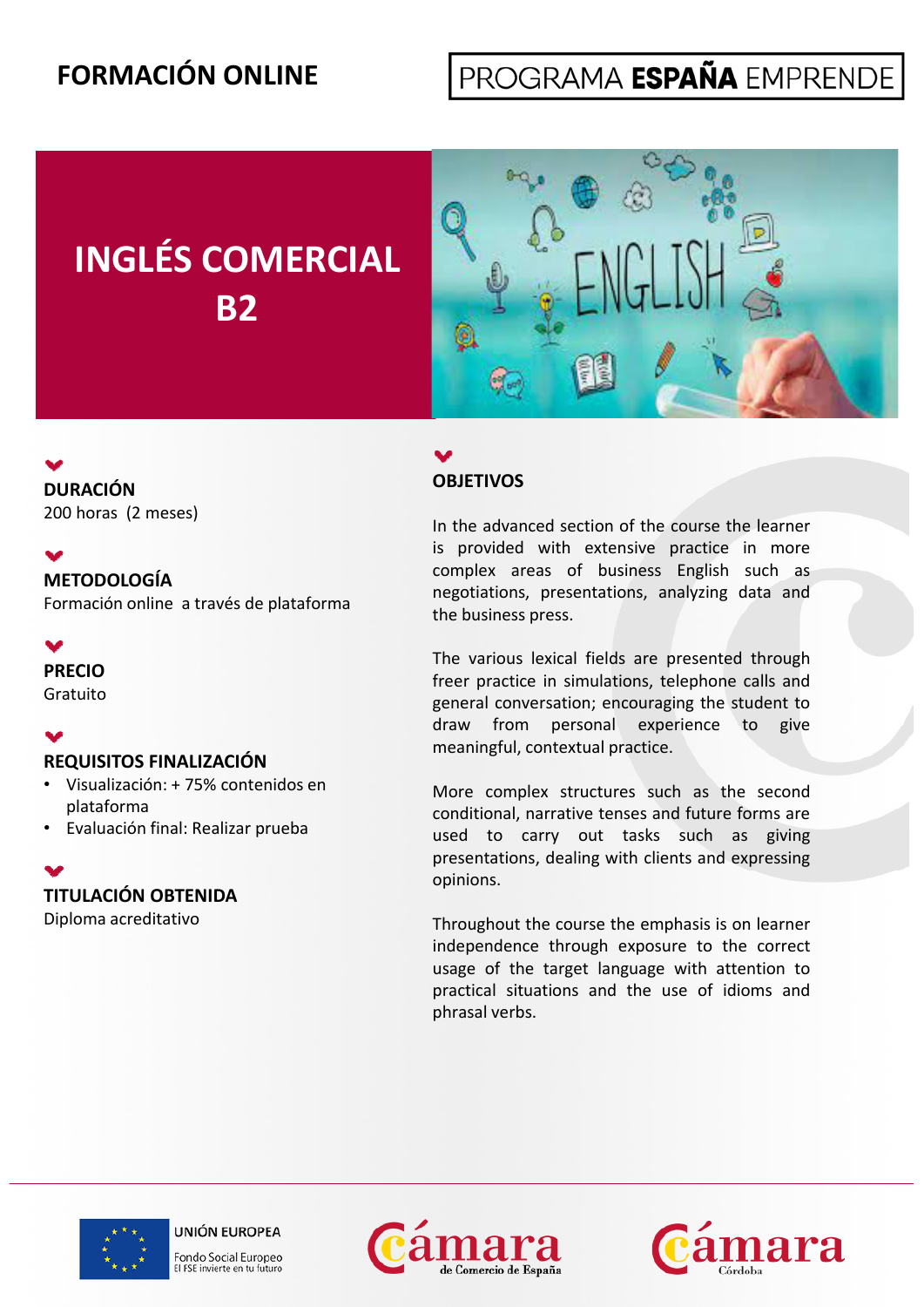### **Programa**

#### **1.- A TRADE FAIR - WATCH OUT FOR YOUR COMPETITORS (BRITISH VERSION).**

In this lesson the student will learn about how to set up a stand at a trade fair and how competitors react to the company´s product campaign.

In addition, the student will practice the vocabulary related to this topic, which presents and consolidates the language of trade fairs and marketing stands, pros and cons, deciding tasks and responsibilities, standard procedure at trade fairs and unique selling points for the products they market and sell, in context using everyday language of definition and clarification.

#### **2.- A TRADE FAIR - WATCH OUT FOR YOUR COMPETITORS.**

This lesson will show the learner how a group of trade fair staff discuss positioning and setting up their stand and planning their work at a trade fair

The student will listen and watch the staff discuss issues connected with law, product protection and security.

The learner will see and understand the reaction to a complicated situation that requires calling security for help.

The student will dub and record the talent of choice in the movie to practice intonation, stress and pronunciation. In this way the student will be involved in a real life dialogue that improves intonation and emphasis.

The vocabulary in this unit presents and consolidates the language of trade fairs and marketing stands, pros and cons, deciding tasks and responsibilities, standard procedure at trade fairs and unique selling points for the products they market and sell in context, using everyday language of definition and clarification.

At the end of the lesson the learner **(BRITISH VERSION).** The completes the tests to see what was learned from the unit with different activities that match images, useful words and expressions.

#### **3.- PRESENTING A COMPANY.**

An introduction to the language of f better presentations, referring to graphics and charts.

> Listen to an example of a short presentation.

> Guided speaking practice: presenting a small company using given information.

#### **4.- DEALING WITH CLIENTS.**

Extended speaking practice. Making and dealing with complaints over the telephone.

Making suggestions: We could…, how about..? What if..?

fair. Apologising: I'm terribly sorry, I'm afraid, I m and I make the Magnetic Muslim and I material in the Ma agree, I see your point.

#### **5.- HOW MUCH?**

Practice using large numbers and saying complete dates.

Role-play a face to face meeting to negotiate prices.

Negotiating phrases: We could agree to that if…, would you be prepared to…?, that sounds fair enough, I think that's reasonable.

#### **6.- GETTING CONNECTED - CONTRACTING 6. SERVICES.**

In this lesson the student will learn how companies out-source to provide more efficient services for their business.

In addition the student will practice this vocabulary to make offers and ask for and provide prices for products and services.